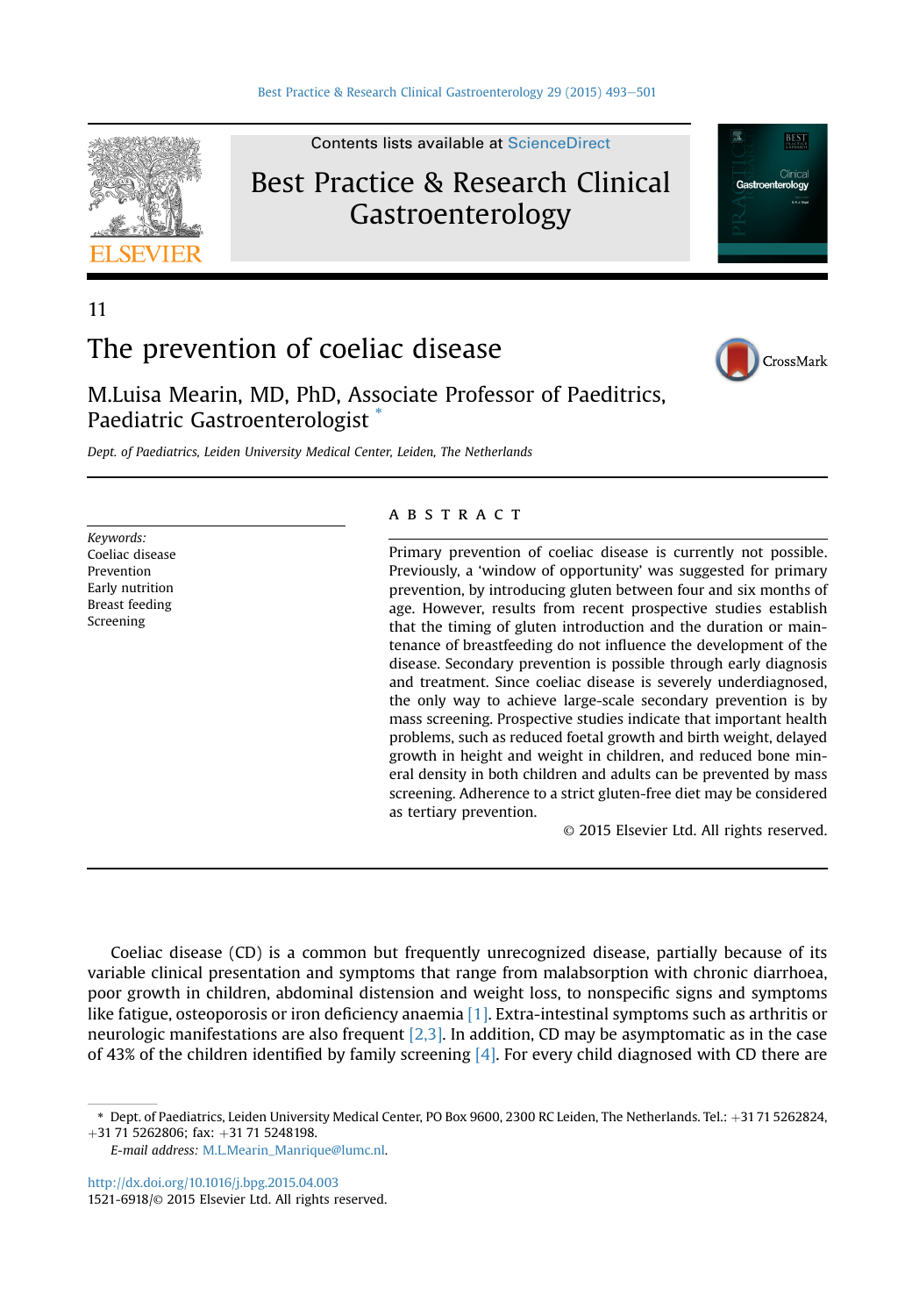seven who have unrecognised, and therefore, untreated disease  $[5-7]$  $[5-7]$  $[5-7]$ . Screening studies have shown that CD has a frequency of  $1\% - 3\%$  among Europeans, corresponding to about five million people in the European Community. These studies further suggest that CD is the most common food intolerance in Europe and the USA [\[3,5,6,8,9\]](#page-6-0). CD increases the overall mortality risk [\[10\],](#page-6-0) reduces the quality of life [\[11\]](#page-6-0) and yields extensive negative economic consequences [\[12\].](#page-6-0) According to an estimate by the Dutch Celiac Disease Society [\(www.glutenvrij.nl\)](http://www.glutenvrij.nl) the necessary gluten-free diet results in an added cost of  $\in$ 1200–1300 per patient a year, corresponding to  $\in$ 6.0–6.6 billion in financial burden to Europe if all five million cases of CD were considered ([www.CDEUSA.com\)](http://www.CDEUSA.com). The patient's health status improves with a gluten-free diet, but primary prevention would even be more beneficial [\[13\]](#page-6-0). For these reasons, CD may be considered a public health problem  $[3,14]$ . Prevention is defined as any activity that reduces the burden of mortality or morbidity from disease, taking place at the primary, secondary or tertiary level [\[15\].](#page-6-0) Primary prevention avoids the development of a disease. Secondary prevention is aimed at early disease detection, thereby increasing opportunities for interventions to halt disease progression and the emergence of symptoms. Tertiary prevention focuses on reducing the negative impact of an already existing disease by restoring function and reducing disease-related complications.

### Primary prevention

Primary prevention in CD implies that gluten tolerance is acquired, since CD patients do not develop it or lose it later on in life [\[16\].](#page-6-0) This hypo-responsiveness to dietary protein antigens in the intestine is a phenomenon termed 'oral tolerance' [\[17\]](#page-6-0). Animal experimental models have suggested possibilities for induction of gluten tolerance: intravenous or intranasal administration of multiple doses of gliadin to mice allowed down-regulation of the specific immune response [\[18\].](#page-6-0) Breastfeeding protected young inbred AVN strain rats from CD-like lesions [\[19\]](#page-6-0). Currently, however, primary prevention of CD is not possible. Previous retrospective studies suggested a 'window of opportunity' for primary prevention by introducing gluten between four and six months of age [\[20,21\]](#page-6-0) during which breast feeding provided a protective effect [\[22\].](#page-6-0) Based on these results, the European Society for Paediatric Gastroenterology, Hepatology and Nutrition (ESPGHAN) recommends that gluten should not be introduced before 17 weeks of age and not later than at 26 weeks, preferably concurrent with the period of breastfeeding [\[23\].](#page-6-0)

Breastfeeding is an environmental factor that has been associated with the induction of oral tolerance [\[24\].](#page-6-0) Many studies have evaluated the role of breastfeeding and the risk of developing CD. A systemic review and meta-analysis which included all the studies published on this topic between 1966 and 2004 found that breast fed children had a 52% risk reduction of being affected by CD compared to those who were not breast fed during the time of gluten introduction [pooled OR 0.48; 95% CI: 0.40–0.59] [\[22\].](#page-6-0) Some studies on this topic reported CD prevention  $[22,25-27]$  $[22,25-27]$  $[22,25-27]$  while others did not [\[28,29\]](#page-6-0). A systematic review published by the PreventCD group [\(www.preventcd.](http://www.preventcd.com) [com](http://www.preventcd.com)) showed that the principal difficulties in interpreting and comparing studies investigating the effect of early nutrition in the development of CD arise from the inability to randomise and blind such studies, their retrospective nature and its associated parental recall bias [\[30\]](#page-6-0). The best method to investigate the effect of environmental factors in the development of CD, nutritional or otherwise, is to perform prospective, randomised, placebo-controlled interventions among young children with long-term follow up. However, results from the recent prospective studies PreventCD, CELIPREV, MoBa, Generation R and TEDDY, establish that the timing of gluten introduction and the duration or maintenance of breast-feeding do not influence the development of CD  $[4.29.31 - 33]$  $[4.29.31 - 33]$ .

PreventCD (Prevent Coeliac Disease) is an international, prospective, randomised, placebocontrolled interventions study among 994 infants with the HLA-DQ2 and/or  $-DQ8$  alleles and a first degree family member with CD  $[4]$ . From 2007 to 2010, infants were randomised to a doubleblind dietary intervention with either 100 mg of gluten daily or a placebo. The intervention took place when the children were between four and six months of age. The children were screened regularly for CD. Breastfeeding for at least six months was encouraged. Gluten intake was quantified and the breast feeding analysed. The results showed that the development of childhood CD is not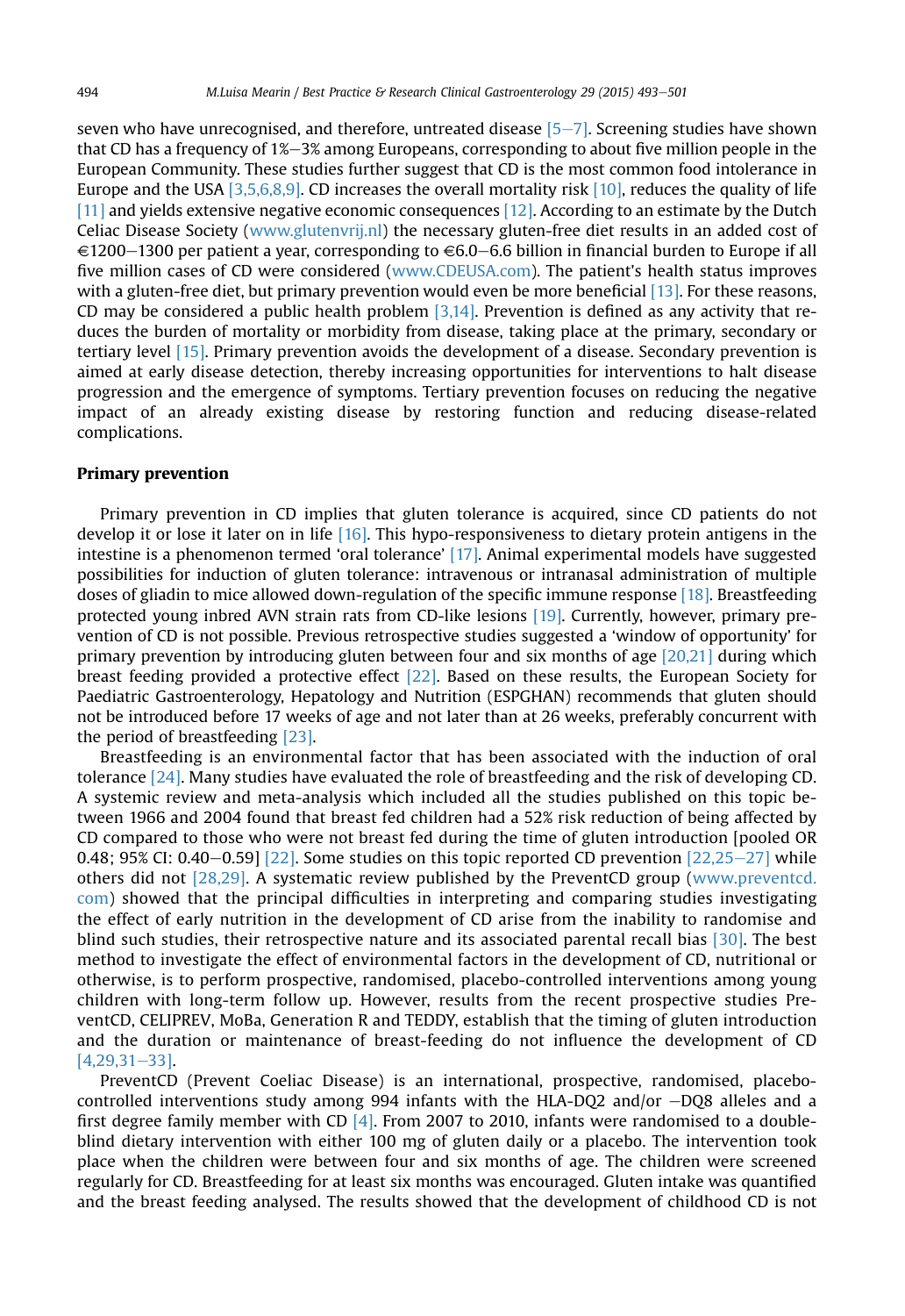related to the time of gluten introduction, presence or duration of breastfeeding, gestational age, birth weight, the first degree family relative with CD (mother, father or sibling) or to rotavirus vaccination. On the contrary, female gender and HLA make-up are significantly related to the development of CD.

The Italian Baby study on weaning and CD CELIPREV is a prospective, multicentre, intervention trial in a cohort of 707 children with a familial risk for CD, followed from birth and randomised to gluten introduction at age 6 or 12 months of age [\[31\]](#page-6-0). The results showed that neither delayed gluten introduction nor breastfeeding modified CD risk, although gluten introduction at the later time point was associated with a delayed disease onset. A high-risk HLA genotype was an important disease predictor.

The Norwegian Mother and Child Cohort Study (MoBa) is a prospective population-based pregnancy cohort study, conducted by the Norwegian Institute of Public Health. Participants were recruited from all over Norway from 1999 to 2008, 38.7% of invited women gave informed consent to participate. CD was identified in 107.000 children through questionnaires and linkage to the Norwegian Patient Register [\[29\].](#page-6-0) The authors found that delayed gluten introduction (i.e. >6 months old) and breastfeeding (>12 months old) were associated with a modest increase in the clinical diagnosis of CD. They also established that gluten introduction under continued breastfeeding was not protective.

The results of the Generation R project, a population-based prospective cohort study from foetal life until young adulthood in Rotterdam, the Netherlands, show that the risk for CD autoimmunity is not affected by gluten introduction beyond six months of age or by breastfeeding during the first six months of life [\[32\]](#page-6-0).

The Environmental Determinants of Diabetes in the Young (TEDDY) is a multinational study that follows children at high genetic risk for type 1 diabetes, wherein development of CD is a secondary outcome. TEDDY studies 6403 children with a genetic predisposition for CD (HLA DQ2 or DQ8) [\[33\]](#page-6-0). Gluten introduction prior to 17 weeks or later than 26 weeks of life was not associated with an increased risk for CD when adjusted for country, HLA type, gender, and family history of CD.

The development of gluten peptides or a T-cell vaccination would enable specific interference with T-cell function in CD and potentially be a primary preventive measure for CD. Accordingly, the development of the Nexvax2 vaccine as immunotherapy to induce gluten tolerance has commenced and is in phase 1 clinical trials (ImmusanT, Cambridge, MA).

### Secondary prevention

Early diagnosis and treatment of CD represents secondary prevention. There are two different approaches to achieve this: case-finding and mass screening. Active case-finding refers to liberal diagnostic testing of patients with CD-associated symptoms and/or conditions. Non controlled trials have shown that this approach can increase the incidence of CD  $[34-36]$  $[34-36]$ . However, controlled prospective studies have shown that the majority of screening-detected CD cases have no associated symptoms or conditions. Consequently, secondary prevention may only be achieved on large scale by mass screening in the general population  $[4,31,37]$ . CD screening can be done by measuring the CD specific serum antibodies against tissue transglutaminase type 2 (TG2A), anti-endomysium (EMA) or deaminated gliadin peptides (DGPA) [\[3,38\]](#page-6-0). CD screening among high risk groups i.e. first-degree relatives of CD patients, those with immune-mediated conditions such as type 1 diabetes mellitus, autoimmune thyroid disease, or patients with selective IgA deficiency, and patients with Down, Turner and Williams syndrome, is advised by evidence-based guidelines [\[3,39,40\].](#page-6-0) In general, firstdegree family members of CD patients have an increased risk for CD ranging from 2 to 20%, depending on the gender and HLA-haplotype  $[4,41,42]$ . Recent prospective studies in these children have shown that the disease can be detected at a very early age, and that about 50% of them already have CD by age three years [\[4,31\].](#page-6-0) Moreover, girls with familial risk for CD have a higher risk of developing the disease, and by three years old their incidence of CD is 7.2% compared to 3.4% in boys [\[4\].](#page-6-0) Homozygous HLA-DQ2 children develop early CD more frequently than heterozygous ones: 14.9% versus 3.9% respectively, followed by HLA-DQ8 positive children 0.9% (p < 0.001). In addition, by the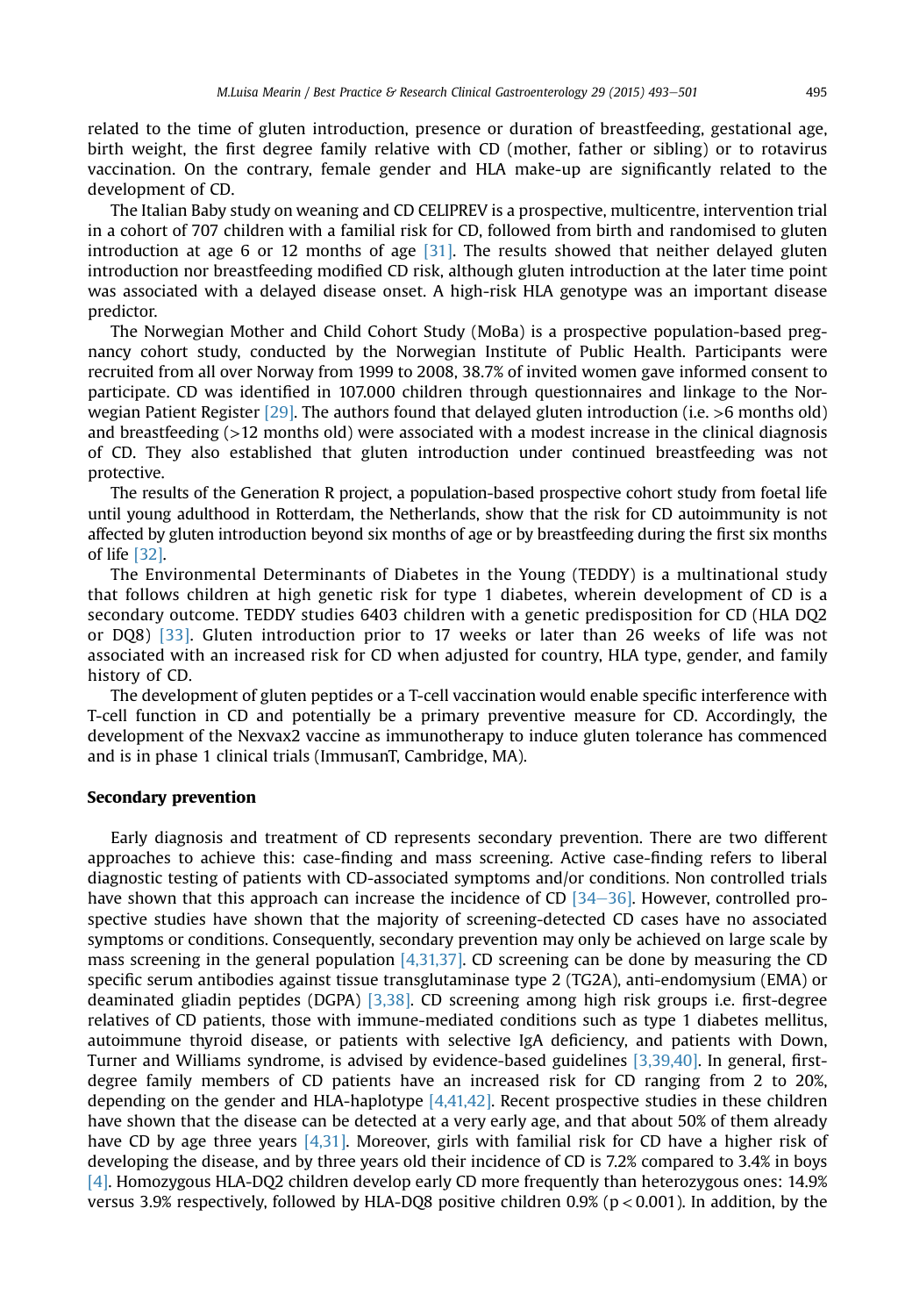### Table 1

Principles of Wilson and Jungner for mass screening applied to coeliac disease and to the changes in knowledge in the last ten years.

| Principles                                                                                                                            | 2005                                                                             | 2015(Ref.)                                                                                                                       |
|---------------------------------------------------------------------------------------------------------------------------------------|----------------------------------------------------------------------------------|----------------------------------------------------------------------------------------------------------------------------------|
| 1. The condition should be an impor-<br>tant health problem.                                                                          | Yes: Frequent, high morbidity in<br>clinical cases                               | Yes, and important complications in<br>undetected cases, improvement of<br>health in cases detected by mass<br>screening [50,54] |
| 2. There should be an accepted treat-<br>ment for the disease.                                                                        | Yes: GFD                                                                         | Yes: GFD. Novel or adjunctive<br>treatments being explored [67]                                                                  |
| 3. Facilities for diagnosis and treatment<br>should be available.                                                                     | Yes: detection of specific CD<br>antibodies, small bowel biopsies,<br><b>GFD</b> | Yes, and better, easier and cheaper<br>diagnostic methods. Non-invasive<br>diagnosis possible in a group of<br>children $[3,9]$  |
| 4. There should be a recognizable<br>latent or early symptomatic stage.                                                               | Yes: Detection of specific CD<br>antibodies                                      | Yes: Detection of specific CD<br>antibodies.<br>Increased pathology in undetected<br>$CD$ [52-54]                                |
| 5. There should be a suitable test for<br>disease detection.                                                                          | Yes: Detection of specific CD<br>antibodies                                      | Yes, and also as point of caret<br>(rapid) tests [56,57]                                                                         |
| 6. The test should be acceptable for the<br>population.                                                                               | Unknown                                                                          | Yes: information from prospective<br>studies [4,48,49]                                                                           |
| 7. The natural history of the condition,<br>including development from latent<br>to declared disease, should be<br>understood.        | Unknown                                                                          | Yes: information from prospective<br>studies $[52-54]$                                                                           |
| 8. There should be an agreed-on policy<br>of whom to treat as patient.                                                                | Clinically diagnosed                                                             | Increasing evidence of health<br>improvement by early treatment in<br>asymptomatic cases [50,54]                                 |
| 9. The costs of case finding should be<br>economically balanced in relation to<br>possible expenditure on medical<br>care as a whole. | Few cost-effectiveness studies so<br>far                                         | Increasing evidence on cost-<br>effectivity [12,55]                                                                              |
| 10. Case finding should be a continuous<br>process.                                                                                   | Yes: New cases continue to appear                                                | Yes, and implementation of mass<br>screening in a European country<br>$[47]$                                                     |

 $GFD =$  gluten-free diet; CD = coeliac disease; specific CD antibodies against tissue transglutaminase type 2 (TG2A), antiendomysium (EMA) or deaminated gliadin peptides (DGPA).

age of three years homozygous HLA-DQ2 girls are much more frequently affected than boys (20.7% versus  $9.5\%$ ) ( $p < 0.001$ ) [\[4\].](#page-6-0)

However, mass screening for CD has been a controversial subject for years. This is especially related to: 1) Compliance to the ten principles for early disease detection elaborated by Wilson and Jungner [\[43\]](#page-7-0) (Table 1); and 2) The scarcity of information on the effect of diagnosis and treatment in patients identified by mass screening with absent or subtle symptoms [\[44\]](#page-7-0). On the other hand, results from prospective studies have recently provided additional information on these aspects. One of these studies is the cross-sectional CD screening project ETICS-PreventCD [\[45\],](#page-7-0) carried out in the general population before and after the Swedish CD epidemic [\[9\]](#page-6-0). A two-phase screening study was performed wherein 13,279 children from two Swedish birth cohorts were included: those born during (1993) and after the epidemic (1997). The results of the cohort born during the CD epidemic reported the highest prevalence of CD in Europe: 3% at 12 years of age [\[46\]](#page-7-0). Two additional points in the ETICS-PreventCD study were established. First, that 12 year old children born after the epidemic still have the highest frequency of CD in Europe (2%). Second, that mass screening in children is possible [\[9\].](#page-6-0) It is interesting to note that mass screening for CD has already be well accepted and implemented in the European republic of San Marino  $[47]$ . Likewise, there was a general acceptance to mass screening in both 12 year old Swedish children and American adults in a preventative healthcare setting [\[48,49\].](#page-7-0) One of the traditional arguments against mass screening is the assumption that minimally or asymptomatic patients would not adhere to a gluten-free diet treatment. However,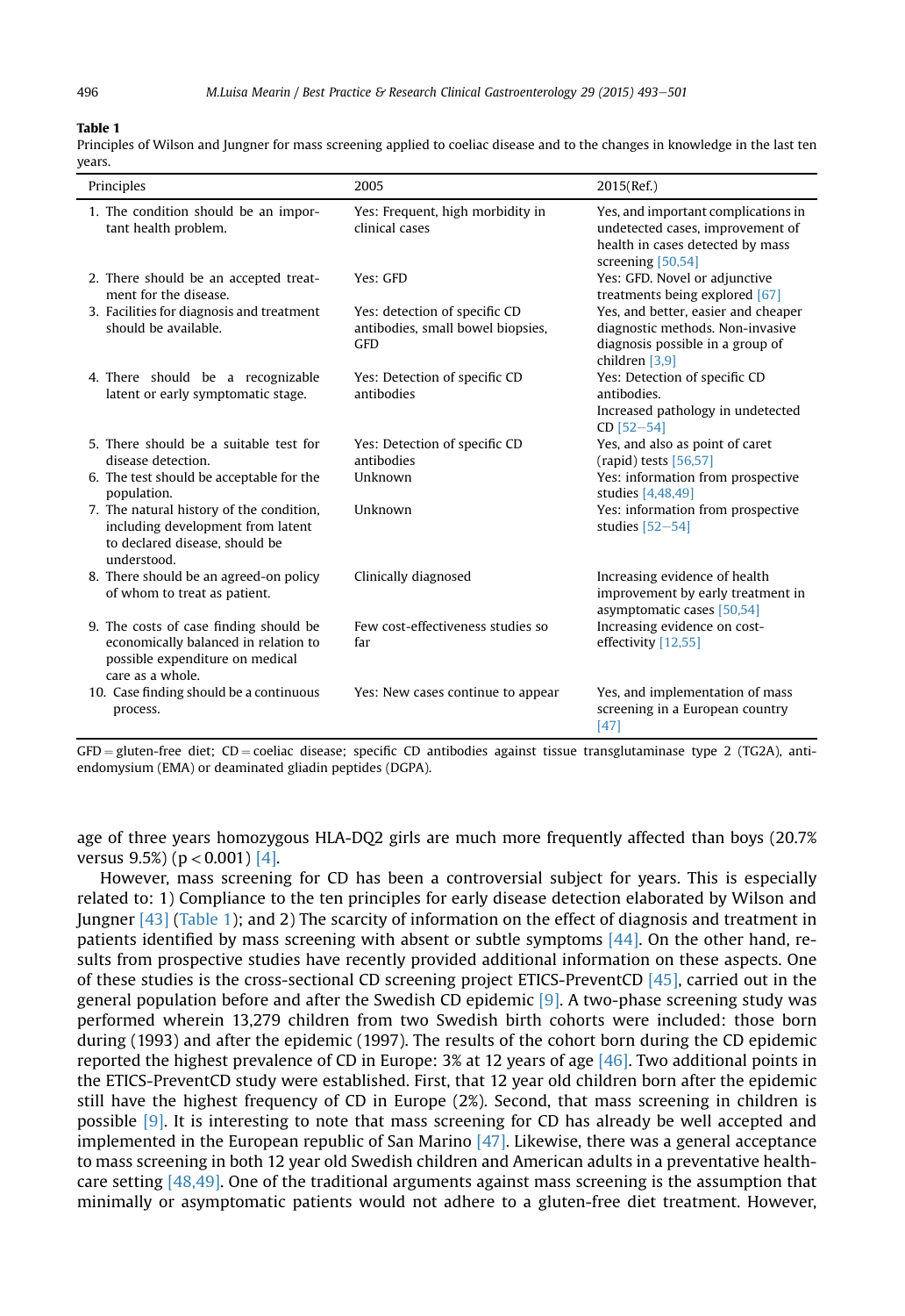long-term follow-up in young Dutch children and the results of the 12 years old Swedish children show a high gluten-free diet adherence in adolescents whose disease was detected by screening [\[50,51\].](#page-7-0)

Recent results from the Generation R project showed that undiagnosed CD in women is associated with reduced foetal growth and birth weight [\[52\],](#page-7-0) and in children with reduced bone mineral density and delayed growth by age six years [\[53\].](#page-7-0) In addition, prospective studies show that treatment with gluten-free diet among CD patients detected by mass screening results in health improvement, in both children as in adults [\[50,54\].](#page-7-0)

According to the few health economic evaluations based on cost per life-years saved, mass CD screening may be conducted over a wide age range, if there is a relatively high CD population prevalence, and assuming a standardised mortality ratio of 1.5 or higher for untreated cases [\[55\].](#page-7-0) In addition, an incremental cost-efficiency ratio of 48,960 USD per quality-adjusted life-year (QALY) for CD screening versus non screening in young adults, was demonstrated [\[12\]](#page-6-0). However, with the recent improvement in diagnostic testing for CD, especially with the introduction of the rapid point of care tests (POC) to determine CD specific antibodies [\[56,57\]](#page-7-0), the costs of mass screening will decrease as its effectiveness increases. All these results support active screening for CD. The discussion on mass screening for CD may be reopened in the future. For this purpose, the development and analysis of health economic evaluations of mass CD screenings at different ages, utilizing different strategies, will be necessary. In addition, the willingness to pay for mass CD screening should also be studied. Swedish parents were willing to pay for school-based CD screening of their children, but only a minority of them were amenable to paying for the whole costs of the screening for their child [\[58\].](#page-7-0)

# Tertiary prevention

Adherence to a gluten-free diet might reduce the long-term complications of CD, like chronic anaemia, infertility, autoimmune disorders, malignancy and osteoporosis [\[59\],](#page-7-0) and it should be considered as a tertiary preventive measure. Adhering to a gluten-free diet may seem simple but the abundance of gluten-containing food in the daily diet may be challenging and such treatment may considerably affect the patient's quality of life [\[11,60,61\].](#page-6-0) In addition, the gluten-free diet may have negative nutritional consequences. For example, it has been reported that 72% of Italian CD adolescents were overweight and consumed an unbalanced diet rich in fat and protein, poor in carbohydrate, and deficient in calcium, iron and fibre  $[62]$ . Gluten-containing cereals such as wheat, barley, and rye are important sources of dietary iron, fibre, calcium, folate and vitamin B12, thus the treatment with a gluten-free diet can lead to micronutrient deficiencies [\[63,64\].](#page-7-0) Naturally gluten-free (pseudo) grains such as buckwheat or quinoa are rich in group B vitamins [\[65\]](#page-7-0), but commercially available gluten-free products do not frequently contain the same amount of micronutrients as the often enriched wheat flour products that they aim to replace [\[66\]](#page-7-0). The preceding reasons emphasise the need to develop adjunct therapies to the gluten-free diet to increase treatment adherence and reduce gluten exposure [\[67\]](#page-7-0). These novel adjuvant therapies should be tested in well-designed clinical trials, in both adults and children, before they can be safely used in practice. The results of on-going and future studies on the use of enzymes that enhance gluten degradation (Alvine Pharmaceuticals, San Carlos, CA, USA), epithelial tight junction regulators that reduce permeability for gluten peptides (Lazarotide, Alba Therapeutics, Baltimore, MD, USA) or polymers that bind ingested gluten (BioLineRx, Jerusalem, Israel) will be important to assess their contribution to the tertiary prevention of CD.

Another problem for tertiary prevention is the absence of sensitive and non invasive biomarkers to monitor compliance to the gluten-free diet. Presently, the gold standard for this purpose is consultation with an expert dietician, but this may prove to be time-consuming for patients, and local expertise may be unavailable [\[68\].](#page-7-0) Determination of serum TG2A or DPGA is usually used during the follow-up of the patients as these markers improve with gluten elimination [\[69\].](#page-7-0) However, mucosal damage may still persist without TG2A or DPGA and thus, antibody testing may be negative in patients with partial adherence to the gluten-free diet [\[70,71\].](#page-8-0) The validation of the novel method recently described to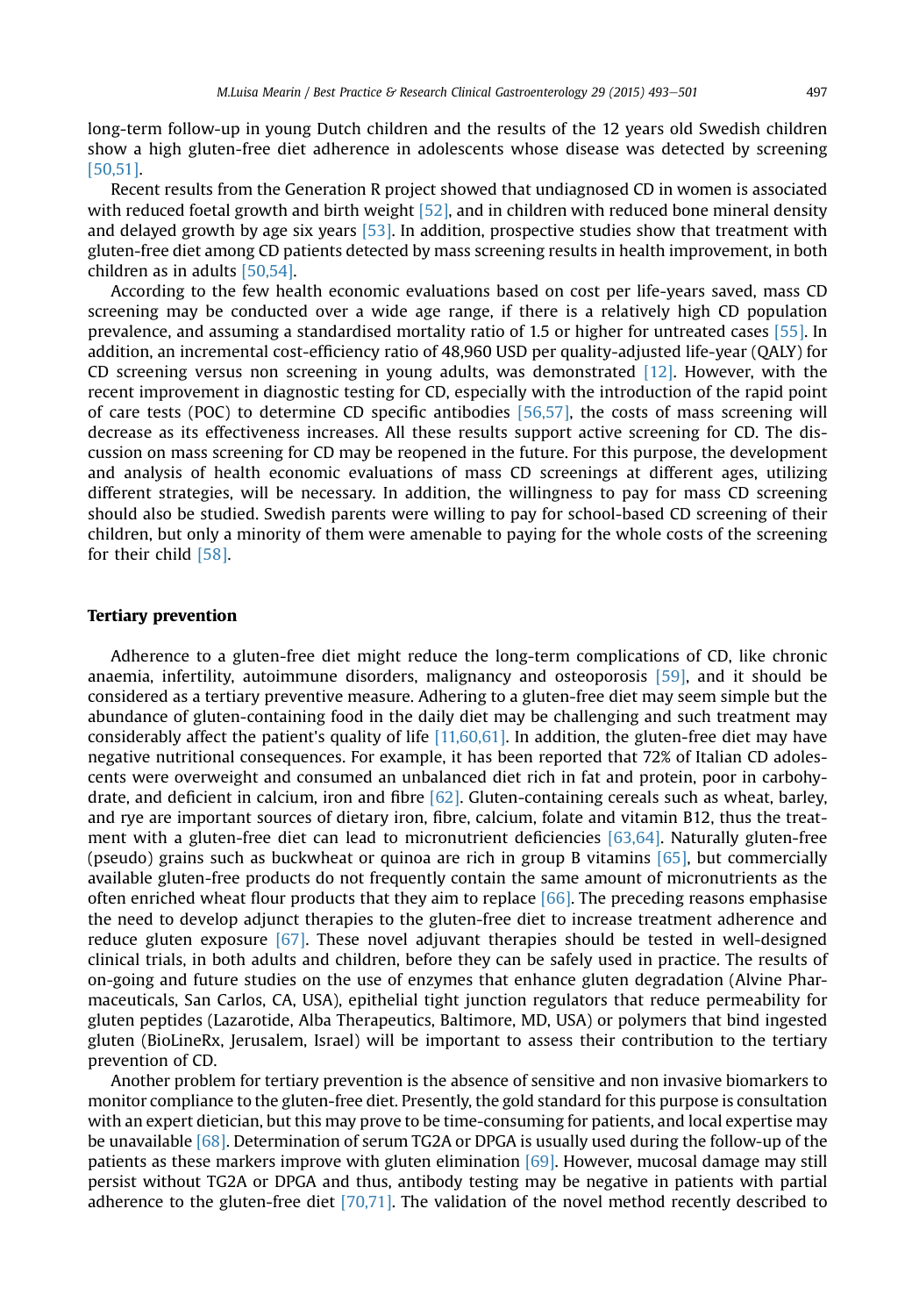measure gluten immunogenic peptides in stools may represent a step forward in the assessment of dietary adherence [\[72\].](#page-8-0)

# Practice points

- At present, primary prevention of CD is not possible.
- Results from recent prospective studies establish that the timing of gluten introduction and the duration or maintenance of breast-feeding do not influence the development of CD.
- $\bullet$  In order to reduce the mortality and morbidity due to CD, the (paediatric) gastroenterologist can act at the secondary and tertiary levels of prevention.
- The current available diagnostic procedures have to be adequately used for case-finding and the avoidance of underdiagnoses.
- Since CD is severely underdiagnosed, the only way to achieve large-scale secondary prevention is by mass screening.
- Screening for CD should be performed in first degree family members of CD patients and in other high risk groups such as patients with Down, Turner and Williams syndrome.
- $\bullet$  About 50% of the children with a first degree relative with CD develop the disease at the age of three years.
- Adherence to the gluten-free diet should be encouraged for CD patients.

### Research agenda

- Future prospective studies on the primary prevention of CD should investigate the effect of different intervention strategies including nutrition, immunomodulation and the role of the microbiome. Large, multicentre studies with long-term follow-up in different countries and continents are needed.
- $\bullet$  The best method to investigate the effect of environmental factors in the development and/or prevention of CD is to perform prospective, randomised, placebo-controlled interventions in young children with long-term follow up.
- The development of gluten peptides or a T-cell vaccination would be a potential primary preventive measure for CD.
- The discussion on mass screening for CD may be reopened in the future. For this purpose, health economic evaluations of CD mass screenings at different ages, utilizing different strategies will be necessary.
- Studies on the implementation of mass screening of CD in different countries should be carried out.
- The development of novel or adjunct therapies to the gluten-free diet will improve tertiary prevention in CD. These therapies should be tested in well-designed clinical trials, in both adults and children.
- The development of sensitive and non-invasive biomarkers to monitor the adherence to a gluten-free diet will improve tertiary prevention in CD.

# Conflicts of interest

None.

### Acknowledgements

The author thanks Dr. D.C. Amado for editing the manuscript.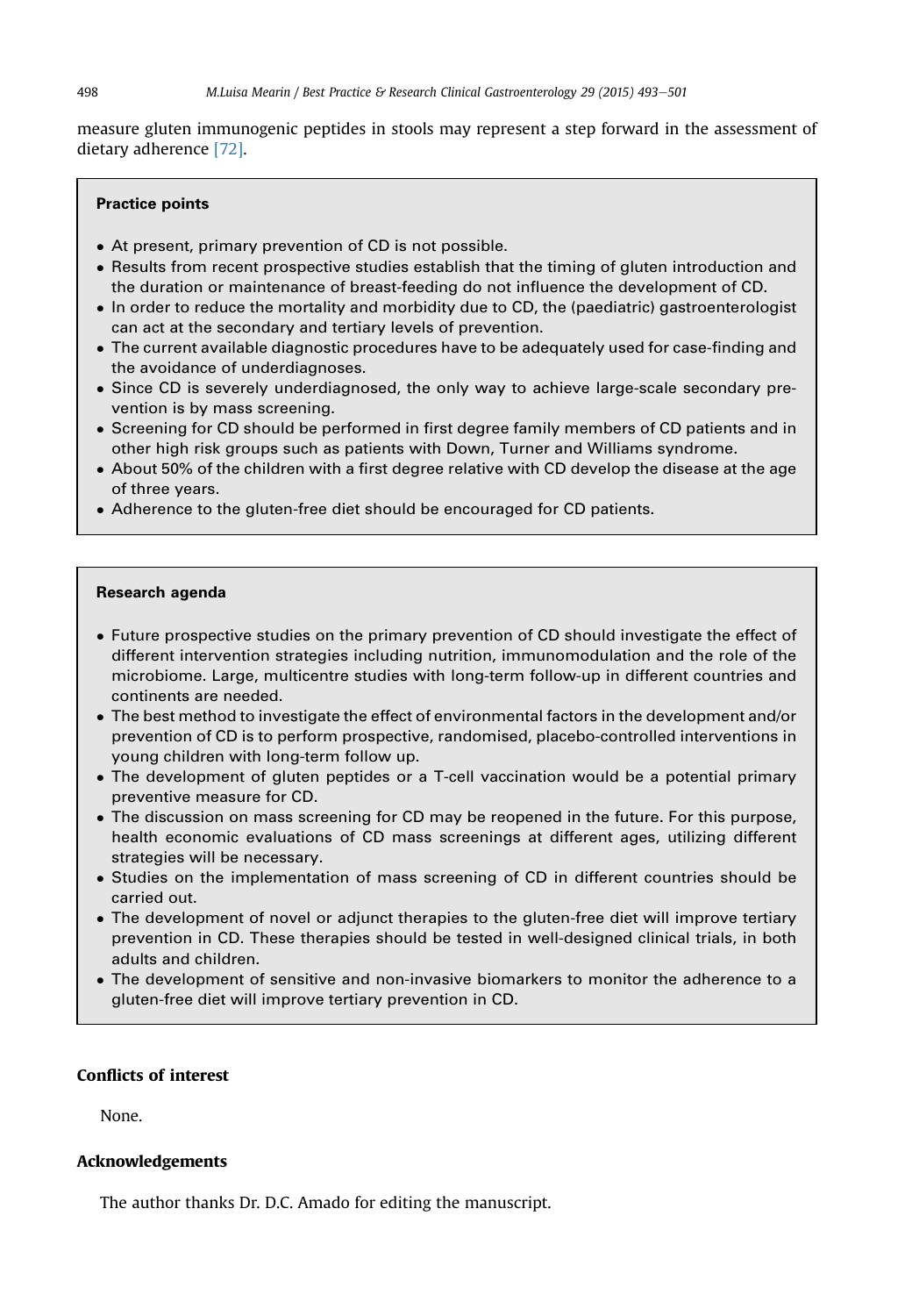#### <span id="page-6-0"></span>References

- [1] [Steens RFR, Csizmadia CGDS, George EK, Ninaber MK, Hira Sing RA, Mearin ML. Better recognition of childhood celiac disease](http://refhub.elsevier.com/S1521-6918(15)00050-5/sref1) in the Netherlands and its changing clinical picture: a national prospective study  $1993-2000$ . J Pediatr 2005;147:239-[43](http://refhub.elsevier.com/S1521-6918(15)00050-5/sref1). [2] [Guandalini S, Assiri A. Celiac disease: a review. JAMA Pediatr 2014;168\(3\):272](http://refhub.elsevier.com/S1521-6918(15)00050-5/sref2)-[8](http://refhub.elsevier.com/S1521-6918(15)00050-5/sref2).
- [3] [Husby S, Koletzko S, Korponay-Szabo IR, Mearin ML, Phillips A, Shamir R, et al. European Society for Pediatric Gastro](http://refhub.elsevier.com/S1521-6918(15)00050-5/sref3)[enterology, Hepatology, and Nutrition guidelines for the diagnosis of coeliac disease. J Pediatr Gastroenterol Nutr 2012;54:](http://refhub.elsevier.com/S1521-6918(15)00050-5/sref3)  $136 - 60.$  $136 - 60.$  $136 - 60.$
- [4] [Vriezinga SL, Auricchio R, Bravi E, Castillejo G, Chmielewska A, Crespo, et al. Randomized feeding intervention in infants at](http://refhub.elsevier.com/S1521-6918(15)00050-5/sref4) [high risk for celiac disease. N Engl J Med 2014;371:1304](http://refhub.elsevier.com/S1521-6918(15)00050-5/sref4)-[15](http://refhub.elsevier.com/S1521-6918(15)00050-5/sref4).
- [5] [Csizmadia CGDS, Mearin ML, von Blomberg BME, Brand R, Verloove-Vanhorick SP. An iceberg of childhood coeliac disease](http://refhub.elsevier.com/S1521-6918(15)00050-5/sref5) in the Netherlands. Lancet  $1999;353:813-4$  $1999;353:813-4$ .
- [6] [Fasano A, Catassi C. Current approaches to diagnosis and treatment of celiac disease: an evolving spectrum. Gastroen](http://refhub.elsevier.com/S1521-6918(15)00050-5/sref6)[terology 2001 Feb;120\(3\):636](http://refhub.elsevier.com/S1521-6918(15)00050-5/sref6)-[51.](http://refhub.elsevier.com/S1521-6918(15)00050-5/sref6)
- [7] Mearin ML, Celiac disease among children and adolescents. Curr Probl Pediatr Adolesc Health Care 2007;37:86-[105.](http://refhub.elsevier.com/S1521-6918(15)00050-5/sref7)
- [8] [Schweizer JJ, von Blomberg ME, Bueno-de Mesquita HB, Mearin ML. Coeliac disease in The Netherlands. Scand J Gastro](http://refhub.elsevier.com/S1521-6918(15)00050-5/sref8)[enterol 2004;39:359](http://refhub.elsevier.com/S1521-6918(15)00050-5/sref8)-[64.](http://refhub.elsevier.com/S1521-6918(15)00050-5/sref8)
- [9] Ivarsson A, Myleus A, Norström F, van der Pals M, Rosé[n A, H](http://refhub.elsevier.com/S1521-6918(15)00050-5/sref9)ö[gberg L, et al. Prevalence of childhood celiac disease and](http://refhub.elsevier.com/S1521-6918(15)00050-5/sref9) [changes in infant feeding. Pediatrics 2013;131:687](http://refhub.elsevier.com/S1521-6918(15)00050-5/sref9)-[94.](http://refhub.elsevier.com/S1521-6918(15)00050-5/sref9)
- [10] [Biagi F, Corazza GR. Mortality in celiac disease. Nat Rev Gastroenterol Hepatol 2010;7\(3\):158](http://refhub.elsevier.com/S1521-6918(15)00050-5/sref10)–[62.](http://refhub.elsevier.com/S1521-6918(15)00050-5/sref10)
- [11] [van Doorn RK, Winkler LM, Zwinderman KH, Mearin ML, Koopman HM. CDDUX: a disease-speci](http://refhub.elsevier.com/S1521-6918(15)00050-5/sref11)fic health-related quality[of-life questionnaire for children with celiac disease. J Pediatr Gastroenterol Nutr 2008;47\(2\):147](http://refhub.elsevier.com/S1521-6918(15)00050-5/sref11)-[52](http://refhub.elsevier.com/S1521-6918(15)00050-5/sref11).
- [12] [Shamir R, Hernell O, Leshno M. Cost-effectiveness analysis of screening for celiac disease in the adult population. Med](http://refhub.elsevier.com/S1521-6918(15)00050-5/sref12) [Decis Mak 2006;26\(3\):282](http://refhub.elsevier.com/S1521-6918(15)00050-5/sref12)-[93](http://refhub.elsevier.com/S1521-6918(15)00050-5/sref12).
- [13] [Hogen Esch CE, Kiefte-de Jong JC, Hopman GD, Koning F, Mearin ML. Strategies for prevention of celiac disease. In:](http://refhub.elsevier.com/S1521-6918(15)00050-5/sref13) [Fasano A, Troncone R, Branski D, editors. Frontiers in celiac disease, vol. 12. Basel, Karger: Pediatr Adolesc Med; 2008. p.](http://refhub.elsevier.com/S1521-6918(15)00050-5/sref13) [188](http://refhub.elsevier.com/S1521-6918(15)00050-5/sref13)-97
- [14] [Catassi C, Gatti S, Fasano A. The new epidemiology of celiac disease. J Pediatr Gastroenterol Nutr 2014 Jul;59\(Suppl. 1\):](http://refhub.elsevier.com/S1521-6918(15)00050-5/sref14)  $S7 - 9$  $S7 - 9$  $S7 - 9$
- [15] [Maars van der PJ, Mackenbach JP. Volksgezondheid en gezondheidszorg. Elsevier/Bunge; 1999. Tweede druk \[Dutch\]](http://refhub.elsevier.com/S1521-6918(15)00050-5/sref15).
- [16] [Schaart MW, Mearin ML. Early nutrition: prevention of celiac disease? J Pediatr Gastroenterol Nutr 2014;59\(Suppl. 1\):](http://refhub.elsevier.com/S1521-6918(15)00050-5/sref16)  $S18 - 20.$  $S18 - 20.$  $S18 - 20.$  $S18 - 20.$
- [17] [Strobel S, Mowat AM. Oral tolerance and allergic response to food proteins. Curr Opin Allergy Clin Immunol 2006;6:](http://refhub.elsevier.com/S1521-6918(15)00050-5/sref17)  $207 - 13$  $207 - 13$  $207 - 13$ .
- [18] [Rossi M, Maurano F, Caputo N, Auricchio S, Sette A, Capparelli R, et al. Intravenous or intranasal administration of gliadin is](http://refhub.elsevier.com/S1521-6918(15)00050-5/sref18) able to down-regulate the specifi[c immune response in mice. Scand J Immunol 1999;50:177](http://refhub.elsevier.com/S1521-6918(15)00050-5/sref18)-[82.](http://refhub.elsevier.com/S1521-6918(15)00050-5/sref18)
- [19] [Stepankova R, Kofronova O, Tuckova L, Kozakova H, Cebra JJ, Tlaskalova-Hogenova H. Experimentally induced gluten](http://refhub.elsevier.com/S1521-6918(15)00050-5/sref19) [enteropathy and protective effect of epidermal growth factor in arti](http://refhub.elsevier.com/S1521-6918(15)00050-5/sref19)ficially fed neonatal rats. J Pediatr Gastroenterol Nutr  $2003:36(1):96-104.$  $2003:36(1):96-104.$
- [20] [Ivarsson A, Persson LA, Nystrom L, Ascher H, Cavell B, Danielsson L, et al. Epidemic of coeliac disease in Swedish children.](http://refhub.elsevier.com/S1521-6918(15)00050-5/sref20) [Acta Paediatr 2000;89:165](http://refhub.elsevier.com/S1521-6918(15)00050-5/sref20)-[71.](http://refhub.elsevier.com/S1521-6918(15)00050-5/sref20)
- [21] [Norris JM, Barriga K, Hoffenberg EJ, Taki I, Miao D, Haas JE, et al. Risk of celiac disease autoimmunity and timing of gluten](http://refhub.elsevier.com/S1521-6918(15)00050-5/sref21) [introduction in the diet of infants at increased risk of disease. JAMA 2005;293\(19\):2343](http://refhub.elsevier.com/S1521-6918(15)00050-5/sref21)-[51.](http://refhub.elsevier.com/S1521-6918(15)00050-5/sref21)
- [22] [Akobeng AK, Ramanan AV, Buchan I, Heller RF. Effect of breast feeding on risk of coeliac disease: a systematic review and](http://refhub.elsevier.com/S1521-6918(15)00050-5/sref22) [meta-analysis of observational studies. Arch Dis Child 2006;91:39](http://refhub.elsevier.com/S1521-6918(15)00050-5/sref22)-[43.](http://refhub.elsevier.com/S1521-6918(15)00050-5/sref22)
- [23] [Agostoni C, Decsi T, Fewtrell M, Goulet O, Kolacek S, Koletzko B, et al. Complementary feeding: a commentary by the](http://refhub.elsevier.com/S1521-6918(15)00050-5/sref23) [ESPGHAN committee on Nutrition. J Pediatr Gastroenterol Nutr 2008;46\(1\):99](http://refhub.elsevier.com/S1521-6918(15)00050-5/sref23)-[110.](http://refhub.elsevier.com/S1521-6918(15)00050-5/sref23)
- [24] [Brandtzaeg PE. Mucosal immunity: integration between mother and the breast-fed infant. Vaccine 2003;21:3382](http://refhub.elsevier.com/S1521-6918(15)00050-5/sref24)-[8.](http://refhub.elsevier.com/S1521-6918(15)00050-5/sref24)
- [25] [Falth-Magnusson K, Franzen L, Jansson G, Laurin P, Stenhammar L. Infant feeding history shows distinct differences be](http://refhub.elsevier.com/S1521-6918(15)00050-5/sref25)[tween Swedish celiac and reference children. Pediatr Allergy Immunol 1996;7:1](http://refhub.elsevier.com/S1521-6918(15)00050-5/sref25)-[5](http://refhub.elsevier.com/S1521-6918(15)00050-5/sref25).
- [26] [Peters U, Schneeweiss S, Trautwein EA, Erbersdobler HF. A case-control study of the effect of infant feeding on celiac](http://refhub.elsevier.com/S1521-6918(15)00050-5/sref26) [disease. Ann Nutr Metab 2001;45:135](http://refhub.elsevier.com/S1521-6918(15)00050-5/sref26)-[42](http://refhub.elsevier.com/S1521-6918(15)00050-5/sref26).
- [27] [Ivarsson A, Hernell O, Stenlund H, Persson LA. Breast-feeding protects against celiac disease. Am J Clin Nutr 2002;75:](http://refhub.elsevier.com/S1521-6918(15)00050-5/sref27)  $914 - 21$  $914 - 21$
- [28] Ascher H, Krantz I, Rydberg L, Nordin P, Kristiansson B. Infl[uence of infant feeding and gluten intake on coeliac disease.](http://refhub.elsevier.com/S1521-6918(15)00050-5/sref28) [Arch Dis Child 1997;76\(2\):113](http://refhub.elsevier.com/S1521-6918(15)00050-5/sref28)-[7.](http://refhub.elsevier.com/S1521-6918(15)00050-5/sref28)
- [29] [Stordal K, White RA, Eggesbo M. Early feeding and risk of celiac disease in a prospective birth cohort. Pediatrics 2013;](http://refhub.elsevier.com/S1521-6918(15)00050-5/sref29)  $132(5):e1202-9.$  $132(5):e1202-9.$  $132(5):e1202-9.$
- [30] [Szajewska H, Chmielewska A, Pie](http://refhub.elsevier.com/S1521-6918(15)00050-5/sref30)ś[cik-Lech M, Ivarsson A, Kolacek S, Koletzko S, et al., Preventcd Study Group. Systematic](http://refhub.elsevier.com/S1521-6918(15)00050-5/sref30) [review: early infant feeding and the prevention of coeliac disease. Aliment Pharmacol Ther 2012;36\(7\):607](http://refhub.elsevier.com/S1521-6918(15)00050-5/sref30)–[18](http://refhub.elsevier.com/S1521-6918(15)00050-5/sref30).
- [31] [Lionetti E, Castellaneta S, Francavilla R, Pulvirenti A, Tonutti E, Amarri S, et al. Introduction of gluten, HLA status, and the](http://refhub.elsevier.com/S1521-6918(15)00050-5/sref31) risk of celiac disease in children. N Engl J Med  $2014;371(14):1295-303$ .
- [32] [Jansen MA, Tromp II, Kiefte-de Jong JC, Jaddoe VW, Hofman A, Escher JC, et al. Infant feeding and anti-tissue trans](http://refhub.elsevier.com/S1521-6918(15)00050-5/sref32)[glutaminase antibody concentrations in the generation R Study. Am J Clin Nutr 2014 Oct;100\(4\):1095](http://refhub.elsevier.com/S1521-6918(15)00050-5/sref32)-[101.](http://refhub.elsevier.com/S1521-6918(15)00050-5/sref32)
- [33] [Aronsson CA, Lee HS, Liu E, Uusitalo U, Hummel S, Yang J, et al., Teddy Study Group. Age at gluten introduction and risk of](http://refhub.elsevier.com/S1521-6918(15)00050-5/sref33) [celiac disease. Pediatrics 2015;135\(2\):239](http://refhub.elsevier.com/S1521-6918(15)00050-5/sref33)-[45.](http://refhub.elsevier.com/S1521-6918(15)00050-5/sref33)
- [34] [Virta LJ, Kaukinen K, Collin P. Incidence and prevalence of diagnosed coeliac disease in Finland: results of effective case](http://refhub.elsevier.com/S1521-6918(15)00050-5/sref34) finding in adults. Scand I Gastroenterol  $2009:44(8):933-8$ .
- [35] [Berti I, Della Vedova R, Paduano R, et al. Coeliac disease in primary care: evaluation of a case-](http://refhub.elsevier.com/S1521-6918(15)00050-5/sref35)finding strategy. Dig Liver Dis  $2006:38(7):461-7.$  $2006:38(7):461-7.$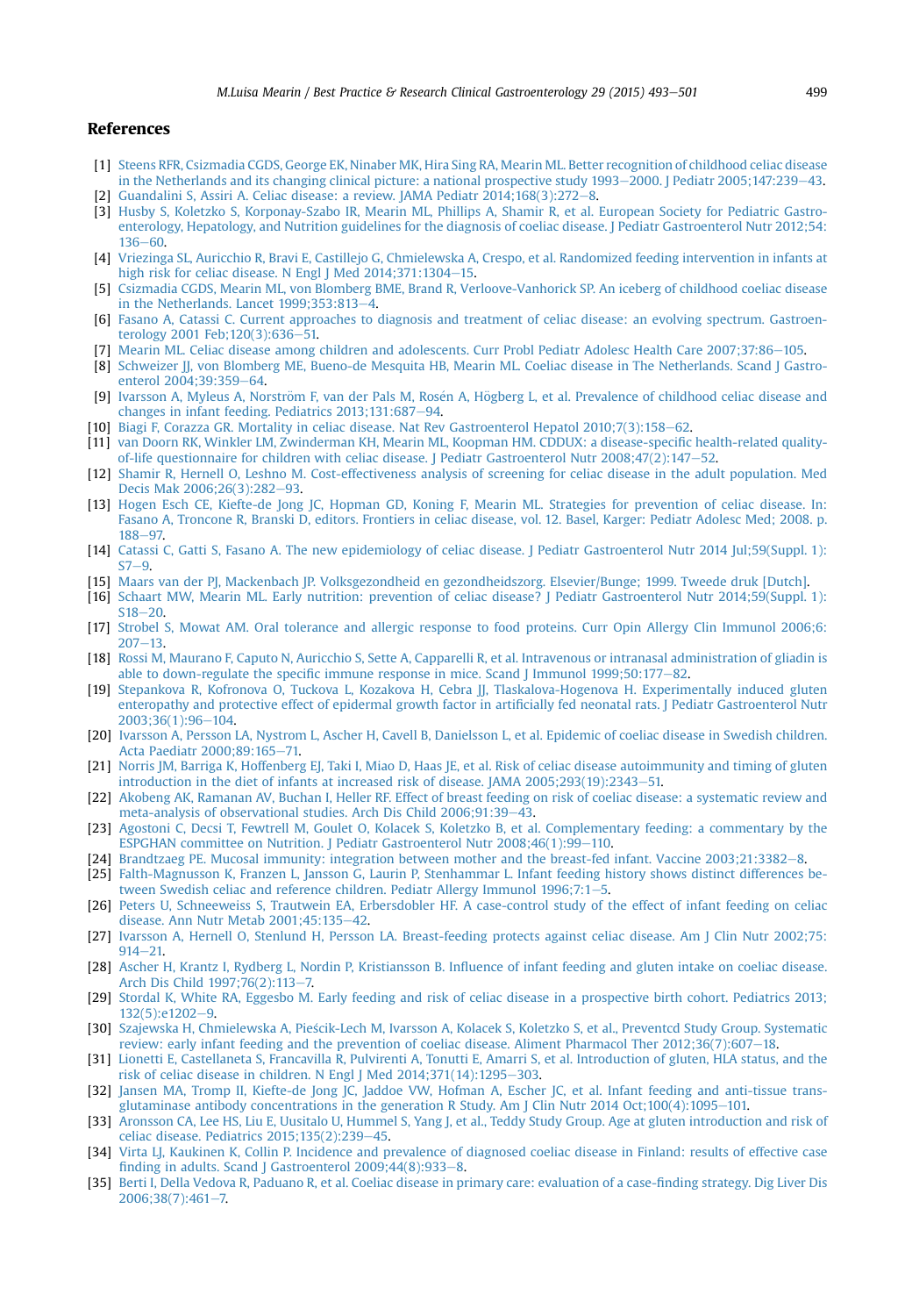- <span id="page-7-0"></span>[36] [Toftedal P, Hansen DG, Nielsen C, Lillevang ST, Hansen TP, Husby S. Questionnaire basedcase](http://refhub.elsevier.com/S1521-6918(15)00050-5/sref36) finding of celiac disease in a [population of 8- to 9-year-old children. Pediatrics 2010;125\(3\):e518](http://refhub.elsevier.com/S1521-6918(15)00050-5/sref36)-[24.](http://refhub.elsevier.com/S1521-6918(15)00050-5/sref36)
- [37] Rosén A, Sandströ[m O, Carlsson A, H](http://refhub.elsevier.com/S1521-6918(15)00050-5/sref37)ögberg L, Olé[n O, Stenlund H, et al. Usefulness of symptoms to screen for celiac](http://refhub.elsevier.com/S1521-6918(15)00050-5/sref37) disease. Pediatrics  $2014:133:211-8$  $2014:133:211-8$ .
- [38] [Hogen Esch CE, Csizmadia GD, van Hoogstraten IM, Schreurs MW, Mearin ML, von Blomberg BM. Childhood coeliac](http://refhub.elsevier.com/S1521-6918(15)00050-5/sref38) [disease: towards an improved serological mass screening strategy. Eur J Gastroenterol Hepatol 2010;22\(12\):1424](http://refhub.elsevier.com/S1521-6918(15)00050-5/sref38)-[30](http://refhub.elsevier.com/S1521-6918(15)00050-5/sref38).
- [39] [Hill ID, Dirks MH, Liptak GS, Colletti RB, Fasano A, Guandalini S, et al. Guideline for the diagnosis and treatment of celiac](http://refhub.elsevier.com/S1521-6918(15)00050-5/sref39) [disease in children: recommendations of the North American Society for Pediatric Gastroenterology, hepatology and](http://refhub.elsevier.com/S1521-6918(15)00050-5/sref39) Nutrition. J Pediatr Gastroenterol Nutr 2005:40:1-[19.](http://refhub.elsevier.com/S1521-6918(15)00050-5/sref39)
- [40] [NICE. Recognition and assessment of coeliac disease. 2009](http://refhub.elsevier.com/S1521-6918(15)00050-5/sref40).
- [41] [Mearin ML, Biemond I, Pena AS, Polanco I, Vazquez C, Schreuder CThM, et al. HLA-DR phenotypes in Spanish coeliac](http://refhub.elsevier.com/S1521-6918(15)00050-5/sref41) ~ [children: their contribution to the understanding of the genetics of the disease. Gut 1983;24:532](http://refhub.elsevier.com/S1521-6918(15)00050-5/sref41)-[7.](http://refhub.elsevier.com/S1521-6918(15)00050-5/sref41)
- [42] [Mearin ML, Bouquet J, Mourad N, Schoorel E, Sinaasappel M, Biemond I, et al. HLA-DR antigens and phenotypes in Dutch](http://refhub.elsevier.com/S1521-6918(15)00050-5/sref42) coeliac children and their families. Clin Genet  $1985;27:45-50$ .
- [43] [Wilson JM, Jungner G. Principles and practice of screening for disease. Geneva: World Health Organisation; 1968](http://refhub.elsevier.com/S1521-6918(15)00050-5/sref43).
- [44] [Mearin ML, Ivarsson A, Dickey W. Coeliac disease: is it time for mass screening? Best Pract Res Clin Gastroenterol 2005;19:](http://refhub.elsevier.com/S1521-6918(15)00050-5/sref44)  $441 - 52$  $441 - 52$
- [45] [Hogen Esch EC, Rosen A, Auricchio R, Romanos J, Chmielewska A, Putter H, et al., PreventCD Study Group. The PreventCD](http://refhub.elsevier.com/S1521-6918(15)00050-5/sref45) [study design: towards new strategies for the prevention of coeliac disease. Eur J Gastroenterol Hepatol 2010 Dec;22\(12\):](http://refhub.elsevier.com/S1521-6918(15)00050-5/sref45)  $1424 - 30.$  $1424 - 30.$  $1424 - 30.$  $1424 - 30.$
- [46] Myléus A, Ivarsson A, Webb C, Danielsson L, Hernell O, Hö[gberg L, et al. Celiac disease revealed in 3% of Swedish 12-year-](http://refhub.elsevier.com/S1521-6918(15)00050-5/sref46) olds born during an epidemic. J Pediatr Gastroenterol Nutr 2009 Aug; 49(2): 170-[6.](http://refhub.elsevier.com/S1521-6918(15)00050-5/sref46)
- [47] [Alessandrini S, Giacomoni E, Muccioli F. Mass population screening for celiac disease in children: the experience in Re](http://refhub.elsevier.com/S1521-6918(15)00050-5/sref47)[public of San Marino from 1993 to 2009. Ital J Pediatr 2013;39:67.](http://refhub.elsevier.com/S1521-6918(15)00050-5/sref47)
- [48] [Nordyke K, Myleus A, Ivasrsson A, Carlsson A, Danielsson L, Hogberg L, et al. How do children experience participating in a](http://refhub.elsevier.com/S1521-6918(15)00050-5/sref48) coeliac disease screening? A qualitative study based on children's written narratives. Scand I Public Health 2010:38:351-[8.](http://refhub.elsevier.com/S1521-6918(15)00050-5/sref48)
- [49] [Katz KD, Rashtak S, Lahr BD, Melton LJ, Krause PK, Maggi K, et al. Screening for celiac disease in a North American](http://refhub.elsevier.com/S1521-6918(15)00050-5/sref49) [population: sequential serology and gastrointestinal symptoms. Am J Gastroenterol 2011;106:1333](http://refhub.elsevier.com/S1521-6918(15)00050-5/sref49)-[9](http://refhub.elsevier.com/S1521-6918(15)00050-5/sref49).
- [50] [Van Koppen EJ, Schweizer JJ, Csizmadia CGDS, Krom Y, Hylkema HB, Van Geel AM, et al. Long-term health and quality-of](http://refhub.elsevier.com/S1521-6918(15)00050-5/sref50)[life consequences of mass screening for childhood celiac disease: a 10-year follow-up study. Pediatrics 2009;123\(4\):](http://refhub.elsevier.com/S1521-6918(15)00050-5/sref50)  $582 - 8$  $582 - 8$  $582 - 8$
- [51] [Webb C, Myleus A, Norstrom F, Hammarroth S, Hogberg L, Lagerqvist C, et al. High adherence to a gluten-free diet in](http://refhub.elsevier.com/S1521-6918(15)00050-5/sref51) [adolescents with screening-detected celiac disease. JPGN 2015;60:54](http://refhub.elsevier.com/S1521-6918(15)00050-5/sref51)-[9.](http://refhub.elsevier.com/S1521-6918(15)00050-5/sref51)
- [52] [Kiefte-de Jong JC, Jaddoe VW, Uitterlinden AG, Steegers EA, Willemsen SP, Hofman A, et al. Levels of antibodies against](http://refhub.elsevier.com/S1521-6918(15)00050-5/sref52) [tissue transglutaminase during pregnancy are associated with reduced fetal weight and birth weight. Gastroenterology](http://refhub.elsevier.com/S1521-6918(15)00050-5/sref52) [2013;144\(4\):726](http://refhub.elsevier.com/S1521-6918(15)00050-5/sref52)-[35.](http://refhub.elsevier.com/S1521-6918(15)00050-5/sref52)
- [53] [Jansen MA, Kiefte-de Jong JC, Gaillard R, Escher JC, Hofman A, Jaddoe VW, et al. Growth trajectories and bone Mineral](http://refhub.elsevier.com/S1521-6918(15)00050-5/sref53) [density in anti-tissue transglutaminase antibody-positive children: the generation R study. Clin Gastroenterol Hepatol](http://refhub.elsevier.com/S1521-6918(15)00050-5/sref53) [2014;22. S1542](http://refhub.elsevier.com/S1521-6918(15)00050-5/sref53)-[3565\(14\)01352-4](http://refhub.elsevier.com/S1521-6918(15)00050-5/sref53).
- [54] Kurppa K, Paavola A, Collin P, Sievänen H, Laurila K, Huhtala H, et al. Benefi[ts of a gluten-free diet for asymptomatic](http://refhub.elsevier.com/S1521-6918(15)00050-5/sref54) [patients with serologic markers of celiac disease. Gastroenterology 2014;147:610](http://refhub.elsevier.com/S1521-6918(15)00050-5/sref54)-[7.](http://refhub.elsevier.com/S1521-6918(15)00050-5/sref54)
- [55] [Hershcovici T, Leshno M, Goldin E, Shamir R, Israeli E. Cost effectiveness of mass screening for coeliac disease is deter](http://refhub.elsevier.com/S1521-6918(15)00050-5/sref55)[mined by time-delay to diagnosis and quality of life on a gluten-free diet. Aliment Pharmacol Ther 2010;31:901](http://refhub.elsevier.com/S1521-6918(15)00050-5/sref55)-[10.](http://refhub.elsevier.com/S1521-6918(15)00050-5/sref55)
- [56] [Baviera LC, Aliaga ED, Ortigosa L, Litwin N, Pena-Quintana L, Mendez V, et al. Celiac disease screening by immunochro](http://refhub.elsevier.com/S1521-6918(15)00050-5/sref56)[matographic visual assays: results of a multicenter study. J Pediatr Gastroenterol Nutr 2007;45:546](http://refhub.elsevier.com/S1521-6918(15)00050-5/sref56)-[50](http://refhub.elsevier.com/S1521-6918(15)00050-5/sref56).
- [57] [Korponay-Szabo IR, Szabados K, Pusztai J, Uhrin K, Ludmany E, Nemes E, et al. Population screening for coeliac disease in](http://refhub.elsevier.com/S1521-6918(15)00050-5/sref57) [primary care by district nurses using a rapid antibody test: diagnostic accuracy and feasibility study. BMJ 2007;335:](http://refhub.elsevier.com/S1521-6918(15)00050-5/sref57)  $1244 - 7.$  $1244 - 7.$  $1244 - 7.$
- [58] Norström F, Ivarsson A, Lindholm L, Carlsson A, Danielsson L, Högberg L, et al. Parents' willingness to pay for coeliac disease screening of their child. J Pediatr Gastroenterol Nutr  $2011;52(4):452-9$  $2011;52(4):452-9$ .
- [59] [Green PHR, Jabri B. Coeliac disease. Lancet 2003;362:383](http://refhub.elsevier.com/S1521-6918(15)00050-5/sref59)-[91.](http://refhub.elsevier.com/S1521-6918(15)00050-5/sref59)
- [60] [Kolsteren MMP, Koopman HM, Schalekamp G, Mearin ML. Health-related quality of life of children with celiac disease.](http://refhub.elsevier.com/S1521-6918(15)00050-5/sref60) [J Pediatr 2001;138:593](http://refhub.elsevier.com/S1521-6918(15)00050-5/sref60)-[5.](http://refhub.elsevier.com/S1521-6918(15)00050-5/sref60)
- [61] [Hopman EG, Koopman HM, Wit JM, Mearin ML. Dietary compliance and health-related quality of life in patients with](http://refhub.elsevier.com/S1521-6918(15)00050-5/sref61) [coeliac disease. Eur J Gastroenterol Hepatol 2009;21\(9\):1056](http://refhub.elsevier.com/S1521-6918(15)00050-5/sref61)-[61.](http://refhub.elsevier.com/S1521-6918(15)00050-5/sref61)
- [62] [Mariani P, Viti MG, Montuori M, La Vecchia A, Cipolletta E, Calvani L, et al. The gluten-free diet: a nutritional risk factor for](http://refhub.elsevier.com/S1521-6918(15)00050-5/sref62) [adolescents with celiac disease? J Pediatr Gastroenterol Nutr 1998;27\(5\):519](http://refhub.elsevier.com/S1521-6918(15)00050-5/sref62)-[23](http://refhub.elsevier.com/S1521-6918(15)00050-5/sref62).
- [63] [Hopman EG, le Cessie S, von Blomberg BME, Mearin ML. Nutritional management of the gluten-free diet in young people](http://refhub.elsevier.com/S1521-6918(15)00050-5/sref63) with celiac disease in the Netherlands. J Pediatr Gastroenterol Nutr  $2006;43:102-8$  $2006;43:102-8$ .
- [64] [Ohlund K, Olsson C, Hernell O, Ohlund I. Dietary shortcomings in children on a gluten-free diet. J Hum Nutr Diet 2010;23:](http://refhub.elsevier.com/S1521-6918(15)00050-5/sref64) [294](http://refhub.elsevier.com/S1521-6918(15)00050-5/sref64)-[300](http://refhub.elsevier.com/S1521-6918(15)00050-5/sref64).
- [65] [Alvarez-Jubete L, Arendt EK, Gallagher E. Nutritive value and chemical composition of pseudocereals as gluten-free in](http://refhub.elsevier.com/S1521-6918(15)00050-5/sref65)gredients. Int J Food Sci Nutr  $2009;60(Suppl. 4):240-57$ .
- [66] [do Nascimento AB, Fiates GM, Dos AA, Teixeira E. Analysis of ingredient lists of commercially available gluten-free and](http://refhub.elsevier.com/S1521-6918(15)00050-5/sref66) gluten-containing food products using the text mining technique. Int  $\sqrt{160}$  Sci Nutr 2013;64:217–[22](http://refhub.elsevier.com/S1521-6918(15)00050-5/sref66).
- [67] [Maki M. Celiac disease treatment: gluten-free diet and beyond. J Pediatr Gastroenterol Nutr 2014;59\(Suppl. 1\):S15](http://refhub.elsevier.com/S1521-6918(15)00050-5/sref67)-[7.](http://refhub.elsevier.com/S1521-6918(15)00050-5/sref67)
- [68] [Rubio-Tapia A, Hill I, Kelly C, Calderwood A, Murray J. ACG clinical guidelines: diagnosis and management of celiac disease.](http://refhub.elsevier.com/S1521-6918(15)00050-5/sref68) [Am J Gastroenterol 2013;108:656](http://refhub.elsevier.com/S1521-6918(15)00050-5/sref68)-[76](http://refhub.elsevier.com/S1521-6918(15)00050-5/sref68).
- [69] [Hogen Esch CE, Wolters VM, Gerritsen SA, Putter H, von Blomberg BM, van Hoogstraten IM, et al. Speci](http://refhub.elsevier.com/S1521-6918(15)00050-5/sref69)fic celiac disease antibodies in children on a gluten free diet. Pediatrics  $2011;128(3):547-52$  $2011;128(3):547-52$ .